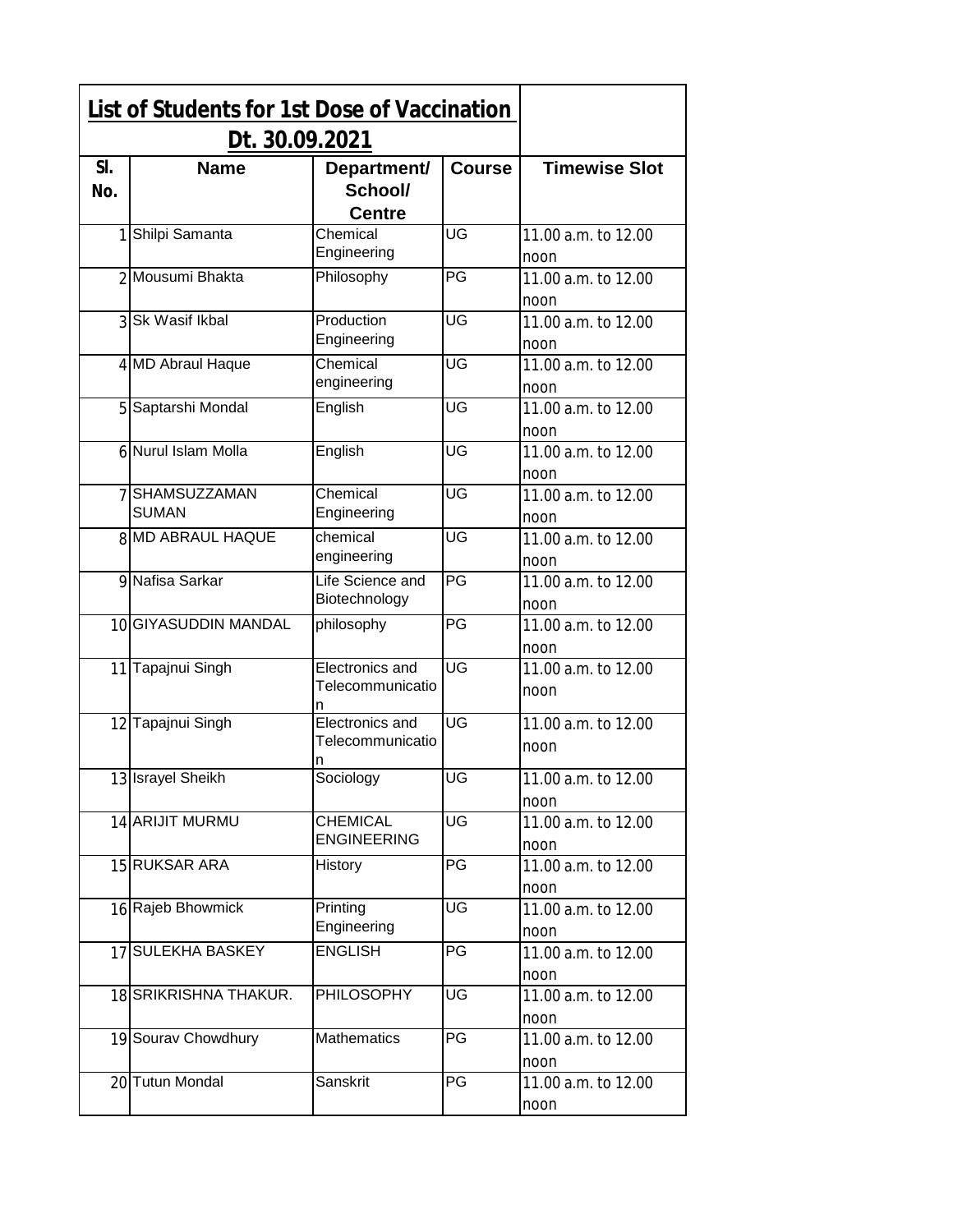| 21 Subhash verma     | Civil engineering                     | UG              | 11.00 a.m. to 12.00         |
|----------------------|---------------------------------------|-----------------|-----------------------------|
|                      |                                       |                 | noon                        |
| 22 Sk Wammed Ali     | Chemical                              | UG              | 11.00 a.m. to 12.00         |
|                      | Engineering                           |                 | noon                        |
| 23 Mizanur Rahman    | Geology                               | PG              | 11.00 a.m. to 12.00         |
|                      |                                       |                 | noon                        |
| 24 Pooja Biswas      | Geological                            | UG              | 11.00 a.m. to 12.00         |
|                      | <b>Sciences</b>                       |                 | noon                        |
|                      | Jadavpur<br>University                |                 |                             |
| 25 Bikash Samanta    | <b>Mathematics</b>                    | $\overline{P}G$ | 11.00 a.m. to 12.00         |
|                      |                                       |                 | noon                        |
| 26 Shyam Malakar     | History                               | PG              | 11.00 a.m. to 12.00         |
|                      |                                       |                 | noon                        |
| 27 Subrajit Ghosh    | Bengali                               | UG              | 11.00 a.m. to 12.00         |
|                      |                                       |                 | noon                        |
| 28 Rahul Paul        | Pharmaceutical                        | PG              | 11.00 a.m. to 12.00         |
|                      | Technology                            |                 | noon                        |
| 29 Mohsin Ansari     | Electronics and                       | UG              | 11.00 a.m. to 12.00         |
|                      | Telecommunicatio                      |                 | noon                        |
|                      | n Engineering                         |                 |                             |
| 30 Ayesha Akhter     | <b>Mathematics</b>                    | UG              | 11.00 a.m. to 12.00         |
|                      |                                       |                 | noon                        |
| 31 Ashik Shaikh      | Pharmaceutical                        | UG              | 11.00 a.m. to 12.00         |
|                      | technology                            |                 | noon                        |
| 32 CHAITALI SAHA     | <b>BENGALI</b>                        | PG              | 11.00 a.m. to 12.00         |
|                      |                                       |                 | noon                        |
| 33 Debangshu Mallik  | ETCE/Jadavpur                         | UG              | 11.00 a.m. to 12.00         |
|                      | University                            |                 | noon                        |
| 34 AMIT BAR          | Electronics &                         | UG              | 11.00 a.m. to 12.00         |
|                      | Telecommunicatio                      |                 | noon                        |
| 35 SAMIUL ALIM       | n Engineering<br><b>INTERNATIONAL</b> | PG              | 11.00 a.m. to 12.00         |
|                      | <b>RELATIONS</b>                      |                 |                             |
| 36 Rahul Das         | Electrical                            | UG              | noon<br>11.00 a.m. to 12.00 |
|                      | Engineering                           |                 | noon                        |
| 37 Milton Ray Sarkar | Physics                               | UG              | 11.00 a.m. to 12.00         |
|                      |                                       |                 | noon                        |
| 38 S M Hidayetullah  | <b>SWRE</b>                           | PG              | 11.00 a.m. to 12.00         |
|                      |                                       |                 | noon                        |
| 39 Satyajit Mahato   | School of Laser                       | PG              | 11.00 a.m. to 12.00         |
|                      | Science and                           |                 | noon                        |
|                      | Engineering                           |                 |                             |
| 40 ashutosh sarkar   | <b>DMC</b>                            | PG              | 11.00 a.m. to 12.00         |
|                      |                                       |                 | noon                        |
| 41 ASHOK BACHHAR     | Education                             | UG              | 12.00 noon to 01.00         |
|                      |                                       |                 | p.m.                        |
| 42 Juhi Sultana      | Geological                            | UG              | 12.00 noon to 01.00         |
|                      | sciences                              |                 | p.m.                        |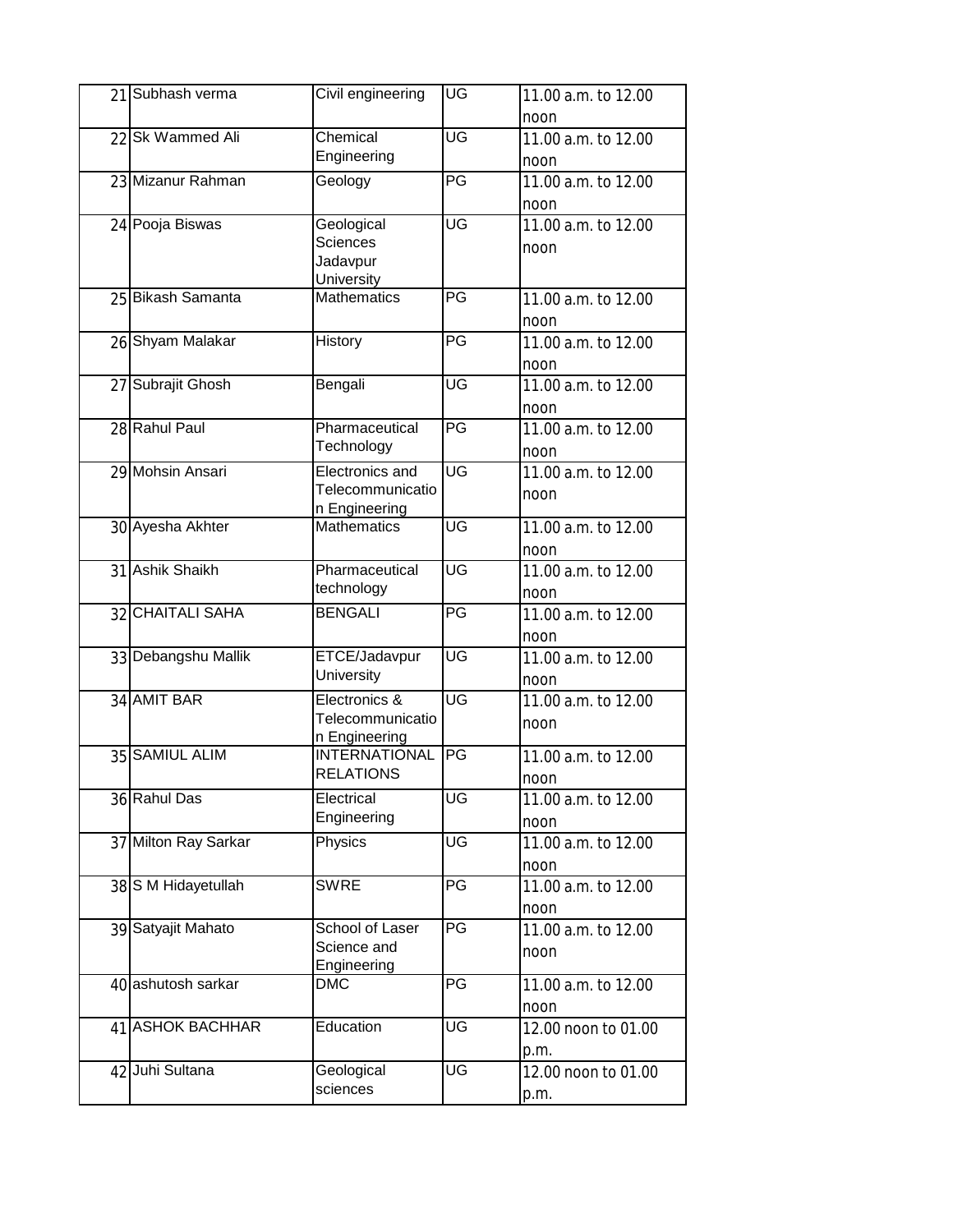| 43 Aditi Naskar       | Philosophy           | PG                                | 12.00 noon to 01.00         |
|-----------------------|----------------------|-----------------------------------|-----------------------------|
|                       |                      |                                   | p.m.                        |
| 44 Birodyuti sarkar   | <b>Mathematics</b>   | PG                                | 12.00 noon to 01.00<br>p.m. |
| 45 DARPA NARAYAN      | Electronics and      | UG                                | 12.00 noon to 01.00         |
| <b>MAHATO</b>         | Telecommunicatio     |                                   | p.m.                        |
|                       | ns engineering       |                                   |                             |
| 46 Manish Kumar       | Information          | UG                                | 12.00 noon to 01.00         |
|                       | Technology           |                                   | p.m.                        |
| 47 Biswajit Biswas    | Pharmaceutical       | UG                                | 12.00 noon to 01.00         |
|                       | technology           |                                   | p.m.                        |
| 48 Arup Mondal        | Civil Engineering    | UG                                | 12.00 noon to 01.00         |
|                       |                      |                                   |                             |
| 49 Rubina Laskar      |                      | UG                                | p.m.                        |
|                       | Bengali              |                                   | 12.00 noon to 01.00         |
|                       |                      |                                   | p.m.                        |
| 50 UTPAL DHARA        | History              | PG                                | 12.00 noon to 01.00         |
|                       |                      |                                   | p.m.                        |
| 51 Fardin Laskar      | Pharmaceutical       | $\overline{\mathsf{U}\mathsf{G}}$ | 12.00 noon to 01.00         |
|                       | Technology           |                                   | p.m.                        |
| 52 Zakirul Biswas     | Soil mechanics       | PG                                | 12.00 noon to 01.00         |
|                       | and foundation       |                                   | p.m.                        |
|                       | engineering          |                                   |                             |
| 53 KRISHNAPADA SANTRA | <b>HISTORY(EVENI</b> | PG                                | 12.00 noon to 01.00         |
|                       | NG)                  |                                   | p.m.                        |
| 54 Sk Sakir Hossain   | Chemical             | UG                                | 12.00 noon to 01.00         |
|                       | Engineering          |                                   | p.m.                        |
| 55 Monalisa Gharami   | Bengali              | PG                                | 12.00 noon to 01.00         |
|                       |                      |                                   | p.m.                        |
| 56 Golamkibria sk     | History (evening)    | PG                                | 12.00 noon to 01.00         |
|                       | department           |                                   | p.m.                        |
| 57 Akash kumar singh  | Mechanical           | UG                                | 12.00 noon to 01.00         |
|                       | engineering          |                                   | p.m.                        |
| 58 Biswas             | <b>Biswas</b>        | PG                                | 12.00 noon to 01.00         |
|                       |                      |                                   | p.m.                        |
| 59 Indrajit Pal       | Physics              | UG                                | 12.00 noon to 01.00         |
|                       |                      |                                   |                             |
| 60 Alok Naru          | Civil engineering    | UG                                | p.m.<br>12.00 noon to 01.00 |
|                       |                      |                                   |                             |
|                       |                      |                                   | p.m.                        |
| 61 Babynajmin Khatun  | Bengali              | UG                                | 12.00 noon to 01.00         |
|                       |                      |                                   | p.m.                        |
| 62 Tapas Mondal       | Mechanical           | UG                                | 12.00 noon to 01.00         |
|                       | Engineering          |                                   | p.m.                        |
| 63 Aarif Sayeed       | Construction         | UG                                | 12.00 noon to 01.00         |
|                       | engineering          |                                   | p.m.                        |
|                       | department           |                                   |                             |
| 64 Moumita pramanik   | Civil                | UG                                | 12.00 noon to 01.00         |
|                       |                      |                                   | p.m.                        |
| 65 Rana Das           | Jadavpur             | UG                                | 12.00 noon to 01.00         |
|                       | University           |                                   | p.m.                        |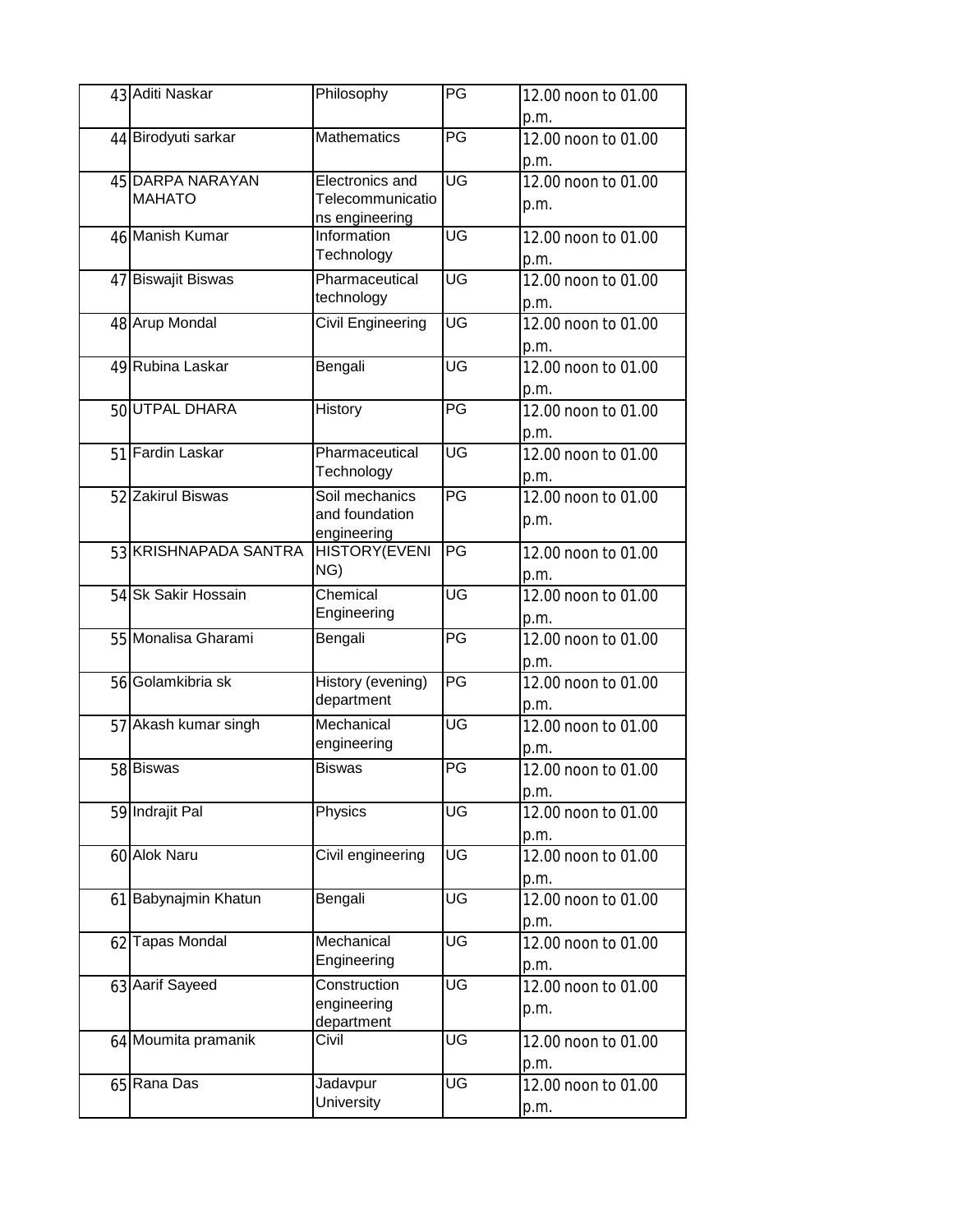| 66 Rumana khatun                                     | Bengali<br>Department                                                                                                                 | PG        | 12.00 noon to 01.00<br>p.m.                                |
|------------------------------------------------------|---------------------------------------------------------------------------------------------------------------------------------------|-----------|------------------------------------------------------------|
| 67 Ayanava Banerjee                                  | History                                                                                                                               | PG        | 12.00 noon to 01.00                                        |
| 68 Anirban Naskar                                    | Instrumentation<br>and electronics<br>engineering                                                                                     | <b>UG</b> | p.m.<br>12.00 noon to 01.00<br>p.m.                        |
| 69 Sudipta Shekar Maity                              | Economic                                                                                                                              | UG        | 12.00 noon to 01.00<br>p.m.                                |
| 70 Tosbir khan                                       | Mechanical<br>engineering                                                                                                             | UG        | 12.00 noon to 01.00<br>p.m.                                |
| 71 Ananya Pal                                        | Bengali                                                                                                                               | UG        | 12.00 noon to 01.00<br>p.m.                                |
| 72 SHAFIQUE AHMED                                    | material engg                                                                                                                         | PG        | 12.00 noon to 01.00<br>p.m.                                |
| 73 Subhajit Sarkar                                   | Mechanical<br>Engineering                                                                                                             | PG        | 12.00 noon to 01.00<br>p.m.                                |
| 74 Munshi Saiful Islam                               | Production<br>Engineering                                                                                                             | UG        | 12.00 noon to 01.00                                        |
| 75 Shreya Karmakar                                   | International<br>relations                                                                                                            | UG        | p.m.<br>12.00 noon to 01.00                                |
| 76 Lipika Halder                                     | Bengali                                                                                                                               | PG        | p.m.<br>12.00 noon to 01.00                                |
| 77 Santu Bera                                        | <b>MCA</b>                                                                                                                            | PG        | p.m.<br>12.00 noon to 01.00                                |
| 78 Shreeparna Jana                                   | Mechanical<br>Engineering                                                                                                             | UG        | p.m.<br>12.00 noon to 01.00                                |
| 79 Umme Kulsum Khatun                                | Philosophy                                                                                                                            | UG        | p.m.<br>12.00 noon to 01.00                                |
| 80 Asmita Barua                                      | Geological<br>sciences                                                                                                                | UG        | p.m.<br>12.00 noon to 01.00                                |
| 81 Umme Kulsum Khatun                                | Philosophy                                                                                                                            | UG        | p.m.<br>01.00 p.m. to 02.00                                |
| 82 Suman Mondal                                      | <b>Mathematics</b>                                                                                                                    | UG        | p.m.<br>01.00 p.m. to 02.00                                |
| 83 Mahabuba Dhali                                    | Bengali                                                                                                                               | PG        | p.m.<br>01.00 p.m. to 02.00                                |
| 84 SUBRATA SANTRA                                    | Physical education PG                                                                                                                 |           | p.m.<br>01.00 p.m. to 02.00                                |
| 85 Roushan Sultan Shaikh                             | Architecture                                                                                                                          | UG        | p.m.<br>01.00 p.m. to 02.00                                |
| 86 CHANDAN KUMAR<br>YADAV<br>87 Subhabrata Mahapatra | <b>MECHANICAL</b><br><b>ENGINEERING</b><br>(FLUID<br><b>MECHANICS &amp;</b><br><b>HYDRAULICS</b><br>ENGINEERING)<br>Civil Engineering | PG<br>UG  | p.m.<br>01.00 p.m. to 02.00<br>p.m.<br>01.00 p.m. to 02.00 |
|                                                      |                                                                                                                                       |           | p.m.                                                       |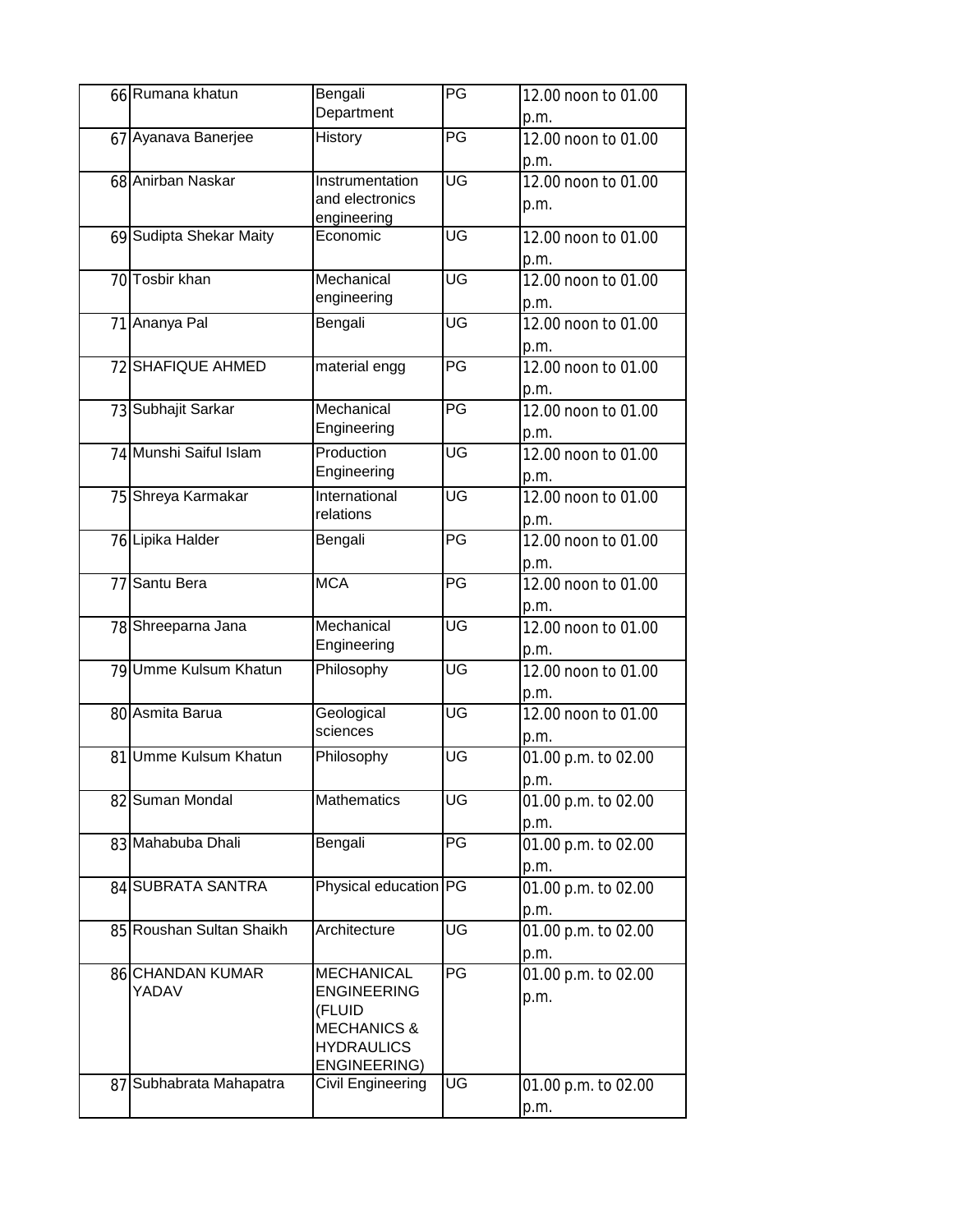| 88 SHAFIQUE AHMED    | material engg                   | PG        | 01.00 p.m. to 02.00 |
|----------------------|---------------------------------|-----------|---------------------|
|                      |                                 |           | p.m.                |
| 89 Sk Najes Riaz     | School of                       | PG        | 01.00 p.m. to 02.00 |
|                      | <b>Materials Science</b>        |           | p.m.                |
|                      | and                             |           |                     |
| 90 KUNDAN MUKHERJEE  | Nanotechnology<br>School of     | PG        |                     |
|                      | Education                       |           | 01.00 p.m. to 02.00 |
|                      | Technology                      |           | p.m.                |
| 91 ABU HASAN GAZI    | <b>ELECTRONICS</b>              | UG        | 01.00 p.m. to 02.00 |
|                      | <b>AND</b>                      |           | p.m.                |
|                      | <b>TELECOMMUNIC</b>             |           |                     |
|                      | <b>ATION</b>                    |           |                     |
| 92 RUITAN HANSDA     | <b>ENGINEERING</b><br>Education | PG        | 01.00 p.m. to 02.00 |
|                      |                                 |           | p.m.                |
| 93 SANJIT NAYEK      | Education                       | PG        | 01.00 p.m. to 02.00 |
|                      |                                 |           | p.m.                |
| 94 Rupam Mahanta     | Power engineering UG            |           | 01.00 p.m. to 02.00 |
|                      |                                 |           | p.m.                |
| 95 Nirmal Sadhukhan  | History                         | PG        | 01.00 p.m. to 02.00 |
|                      |                                 |           | p.m.                |
| 96 Sahajada Sk       | Mechanical                      | UG        | 01.00 p.m. to 02.00 |
|                      | engineering                     |           | p.m.                |
| 97 Rajesh Kumar      | Electrical                      | UG        | 01.00 p.m. to 02.00 |
|                      | engineering                     |           | p.m.                |
| 98 ASHISH            | Electrical                      | UG        | 01.00 p.m. to 02.00 |
|                      | Engineering                     |           | p.m.                |
| 99 SK ARIF HOSSAIN   | <b>Water Resources</b>          | PG        | 01.00 p.m. to 02.00 |
|                      | & Hydraulic                     |           | p.m.                |
|                      | Engineering                     |           |                     |
|                      | School of Laser                 | PG        |                     |
| 100 Satyajit Mahato  | Science and                     |           | 01.00 p.m. to 02.00 |
|                      | Engineering                     |           | p.m.                |
| 101 Shilpi Samanta   | Chemical                        | UG        | 01.00 p.m. to 02.00 |
|                      | Engineering                     |           | p.m.                |
| 102 SHYAM MALAKAR    | <b>HISTORY</b>                  | PG        | 01.00 p.m. to 02.00 |
|                      |                                 |           | p.m.                |
| 103 Ruksar ara       | History                         | PG        | 01.00 p.m. to 02.00 |
|                      |                                 |           | p.m.                |
| 104 Suchitra sardar  | Philosophy                      | UG        | 01.00 p.m. to 02.00 |
|                      |                                 |           | p.m.                |
| 105 Biplab Mahata    | Power                           | UG        | 01.00 p.m. to 02.00 |
|                      | Engineering                     |           | p.m.                |
| 106 Supriya Piyada   | Bengali                         | PG        | 01.00 p.m. to 02.00 |
|                      |                                 |           | p.m.                |
| 107 SALIL KISKU      | <b>POWER</b>                    | UG        | 01.00 p.m. to 02.00 |
|                      | <b>ENGINEERING</b>              |           | p.m.                |
| 108 Md Sajid Hussain | Chemical                        | <b>UG</b> | 01.00 p.m. to 02.00 |
|                      | Engineering                     |           | p.m.                |
|                      |                                 |           |                     |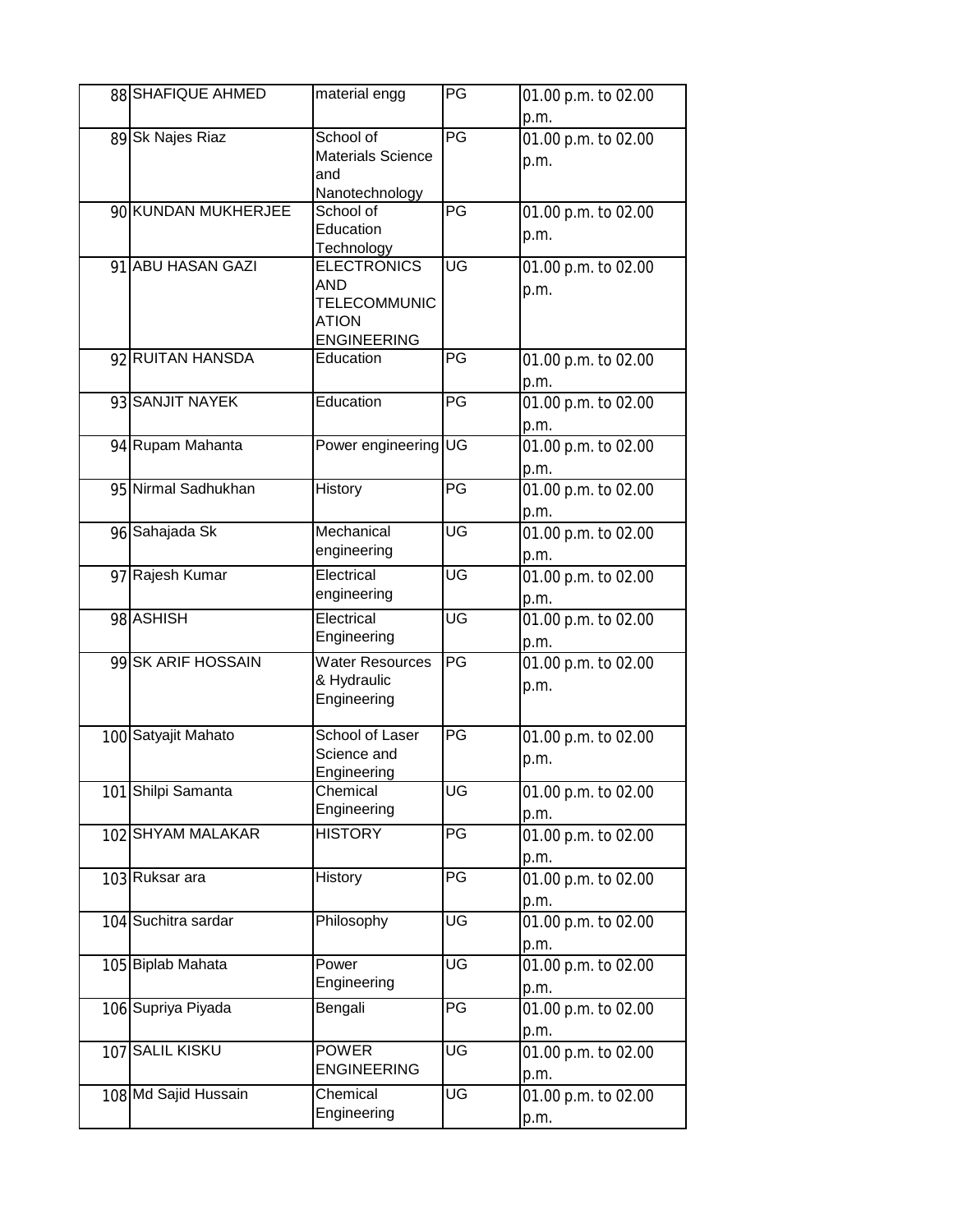| 109 DIP DAS               | <b>HISTORY</b>            | UG | 01.00 p.m. to 02.00         |
|---------------------------|---------------------------|----|-----------------------------|
|                           |                           |    | p.m.                        |
| 110 Sadhana Roy           | Philosophy                | UG | 01.00 p.m. to 02.00         |
|                           |                           |    | p.m.                        |
| 111 Sk Wasif Ikbal        | Production                | UG | 01.00 p.m. to 02.00         |
|                           | Engineering               |    | p.m.                        |
| 112 Aritra Mahato         | Sanskrit                  | UG | 01.00 p.m. to 02.00         |
|                           |                           |    | p.m.                        |
| 113 Akash Debnath         | Comparative               | UG | 01.00 p.m. to 02.00         |
|                           | Literature                |    | p.m.                        |
| 114 Prabir kumar dey      | <b>Mathematics</b>        | UG | 01.00 p.m. to 02.00         |
|                           |                           |    | p.m.                        |
| 115 Md Musaddique Hossain | Chemical                  | UG | 01.00 p.m. to 02.00         |
|                           | Engineering               |    | p.m.                        |
| 116 Abbas Sk              | Education                 | PG | 01.00 p.m. to 02.00         |
|                           |                           |    | p.m.                        |
| 117 Mamoni Pal            | Sanskrit                  | UG | 01.00 p.m. to 02.00         |
|                           |                           |    | p.m.                        |
| 118 GOLAM MORTUJA         | Bengali                   | PG | 01.00 p.m. to 02.00         |
| <b>SARKAR</b>             |                           |    | p.m.                        |
| 119 Sohidul Sk            | Civil engineering         | UG | 01.00 p.m. to 02.00         |
|                           |                           |    | p.m.                        |
| 120 Md Asif Afzal Ansari  | Electrical                | UG | 01.00 p.m. to 02.00         |
|                           | engineering               |    |                             |
| 121 Ayantika Mondal       | Department-               | UG | p.m.<br>03.00 p.m. to 04.00 |
|                           | Philosophy                |    |                             |
| 122 Kamal Mondal          | Sanskrit                  | UG | p.m.<br>03.00 p.m. to 04.00 |
|                           |                           |    | p.m.                        |
| 123 SOMNATH GUIN          | <b>SANSKRIT</b>           | UG | 03.00 p.m. to 04.00         |
|                           |                           |    |                             |
| 124 Nirmal Sadhukhan      | History                   | PG | p.m.                        |
|                           |                           |    | 03.00 p.m. to 04.00         |
| 125 Rubina Sultana        | School of women's M.Phil  |    | p.m.                        |
|                           | <b>Studies</b>            |    | 03.00 p.m. to 04.00         |
| 126 SHIKHA KUMARI SINHA   | School of Material        | PG | p.m.<br>03.00 p.m. to 04.00 |
|                           | Science and               |    |                             |
|                           | Nanotechnology            |    | p.m.                        |
|                           |                           |    |                             |
| 127 Brijamohan Jha        | Metallurgy and            | UG | 03.00 p.m. to 04.00         |
|                           | Material                  |    | p.m.                        |
| 128 Rishav Maity          | Engineering<br>Geological | PG | 03.00 p.m. to 04.00         |
|                           | <b>Sciences</b>           |    |                             |
| 129 Taittiriya Sardar     | Electronics and           | UG | p.m.                        |
|                           | telecommunication         |    | 03.00 p.m. to 04.00         |
|                           | engineering               |    | p.m.                        |
| 130 Subrata Dolai         | Civil Engineering         | UG | 03.00 p.m. to 04.00         |
|                           |                           |    | p.m.                        |
| 131 Arindam Kumar Mandal  | Civil Engg                | UG | 03.00 p.m. to 04.00         |
|                           |                           |    | p.m.                        |
|                           |                           |    |                             |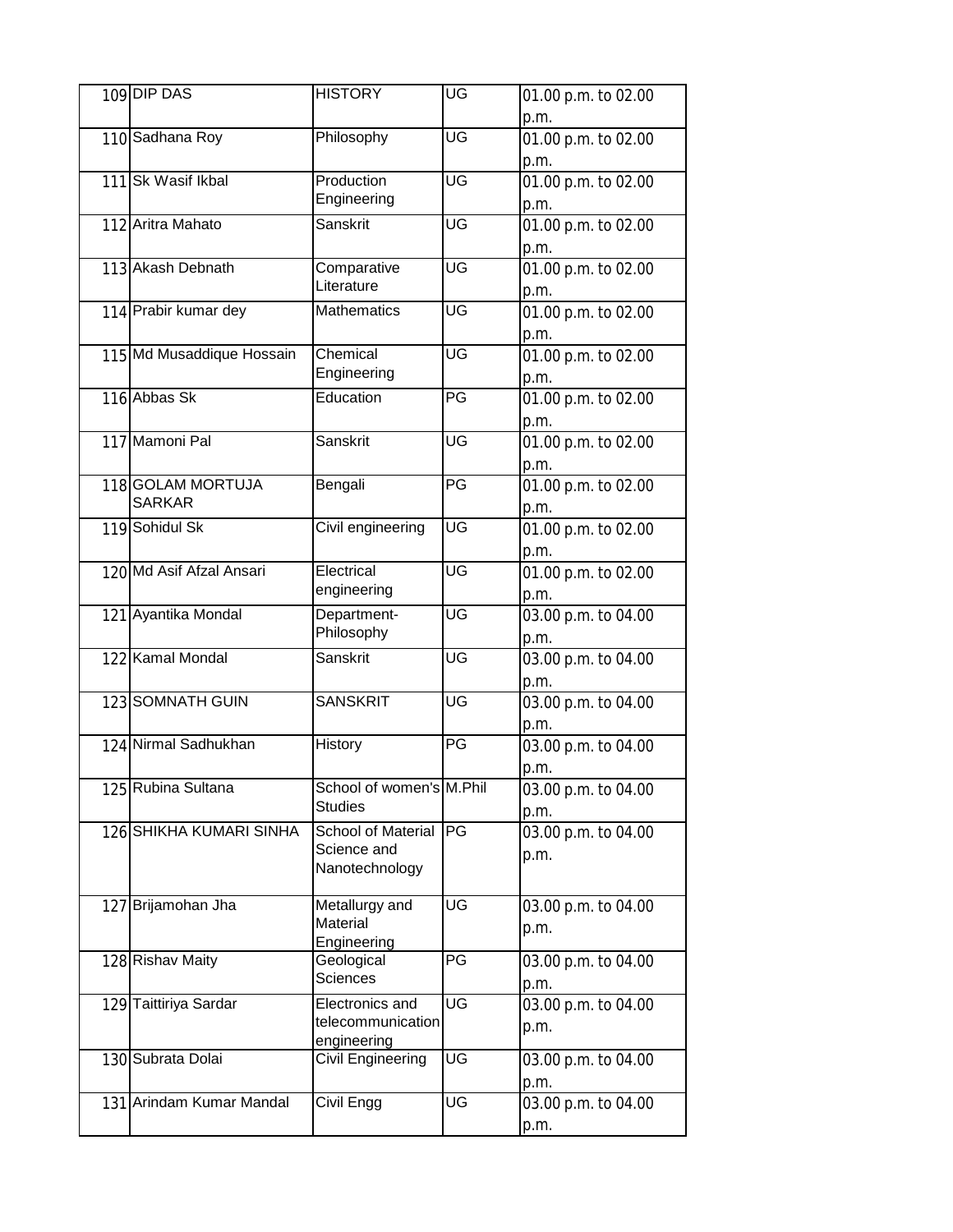| 132 Ekadashi Hembram      | <b>ETCE</b>             | UG | 03.00 p.m. to 04.00 |
|---------------------------|-------------------------|----|---------------------|
|                           |                         |    | p.m.                |
| 133 SABIRUL LASKAR        | Philosophy              | UG | 03.00 p.m. to 04.00 |
|                           |                         |    | p.m.                |
| 134 Yeasmin Khatun        | Philosophy              | ŪG | 03.00 p.m. to 04.00 |
|                           |                         |    | p.m.                |
| 135 Abhirup Saha          | Bengali                 | UG | 03.00 p.m. to 04.00 |
|                           |                         |    | p.m.                |
| 136 VIVEK KUMAR           | <b>INFORMATION</b>      | PG | 03.00 p.m. to 04.00 |
|                           | <b>TECHNOLOGY</b>       |    | p.m.                |
| 137 Ghanshyam Kumar       | Civil Engineering       | UG | 03.00 p.m. to 04.00 |
|                           |                         |    | p.m.                |
| <b>138 SABTIN MALLICK</b> | Pharmaceutical          | UG | 03.00 p.m. to 04.00 |
|                           | Technology              |    | p.m.                |
| 139 Tilak sanati          | Electrical              | UG | 03.00 p.m. to 04.00 |
|                           |                         |    | p.m.                |
| 140 Gourav Das            | Production              | PG | 03.00 p.m. to 04.00 |
|                           | Engineering             |    | p.m.                |
| 141 SAMIUL ISLAM          | Food technology         | UG | 03.00 p.m. to 04.00 |
|                           | and biochemical         |    | p.m.                |
| 142 Rajeb Bhowmick        | engineering<br>Printing | UG | 03.00 p.m. to 04.00 |
|                           | Engineering             |    | p.m.                |
| 143 Aneek Das             | School of               | PG | 03.00 p.m. to 04.00 |
|                           | Illumination            |    | p.m.                |
|                           | Science,                |    |                     |
|                           | Engineering and         |    |                     |
|                           | Design                  |    |                     |
| 144 Sovan khanra          | Sanskrit                | UG | 03.00 p.m. to 04.00 |
|                           |                         |    | p.m.                |
| 145 Himanshu Samanta      | Sanskrit                | UG | 03.00 p.m. to 04.00 |
|                           |                         |    | p.m.                |